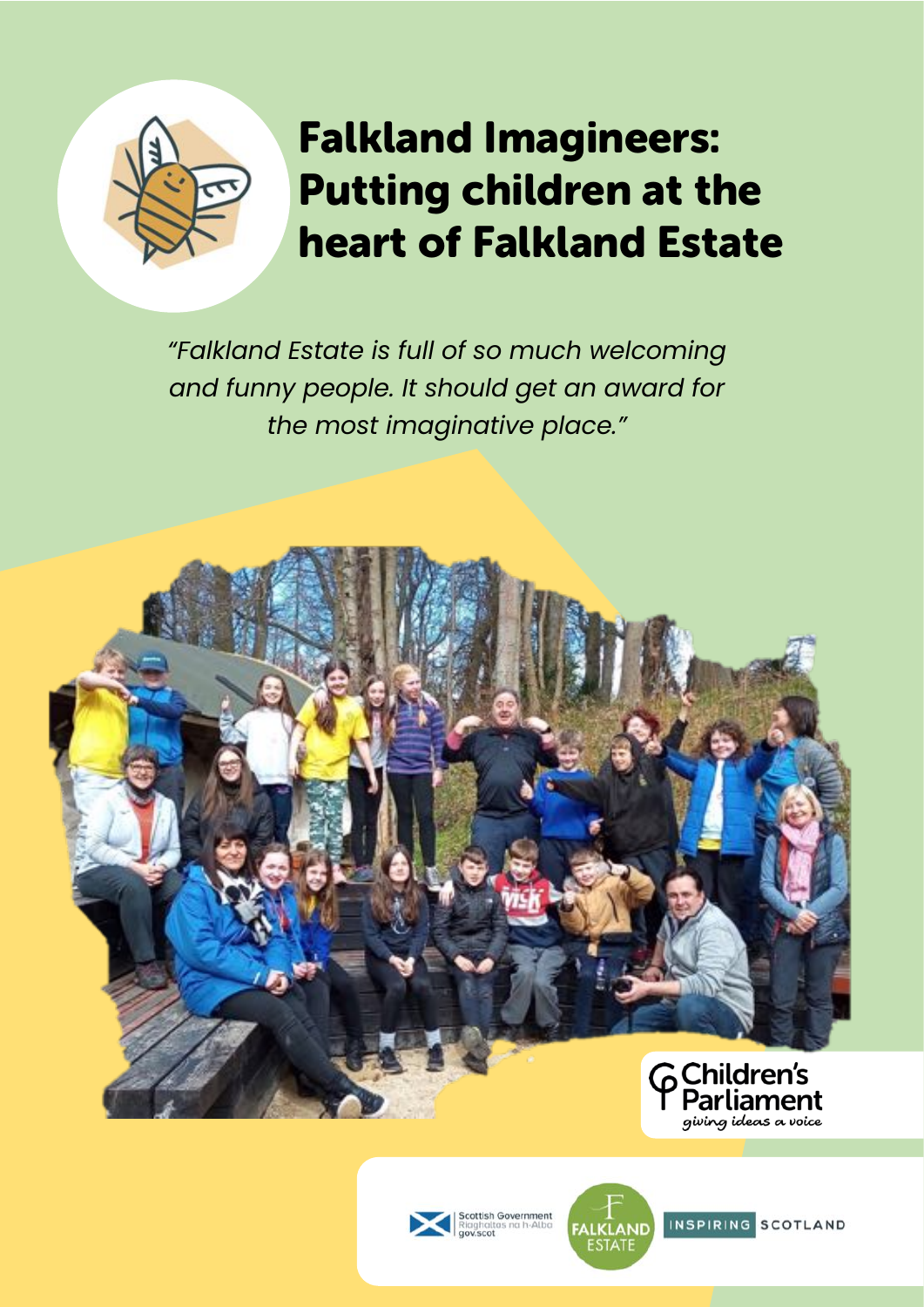#### Table of Contents

| <b>Introduction</b>                                                                                                    | $\overline{3}$ |
|------------------------------------------------------------------------------------------------------------------------|----------------|
| <b>Project Outline</b>                                                                                                 | $\overline{4}$ |
| <b>Exploratory Workshops</b><br><b>Chief Imagineers Sessions</b><br><b>Sharing Children's Ideas with the Community</b> | 5<br>5<br>6    |
| <b>Project Timeline</b>                                                                                                | $\overline{7}$ |
| <b>Emerging Ideas</b>                                                                                                  | $\overline{7}$ |
| <b>Quick Wins</b>                                                                                                      | 13             |
| Impact                                                                                                                 | 15             |
| Feedback from parents/ carers:<br>Feedback from school partners:<br><b>Feedback from Elders and community members:</b> | 17<br>18<br>19 |
| Acknowledgements                                                                                                       | 20             |
| <b>Unfearties</b>                                                                                                      | 21             |
| <b>About Children's Parliament</b>                                                                                     | 22             |
| <b>Our Approach</b>                                                                                                    | 22             |

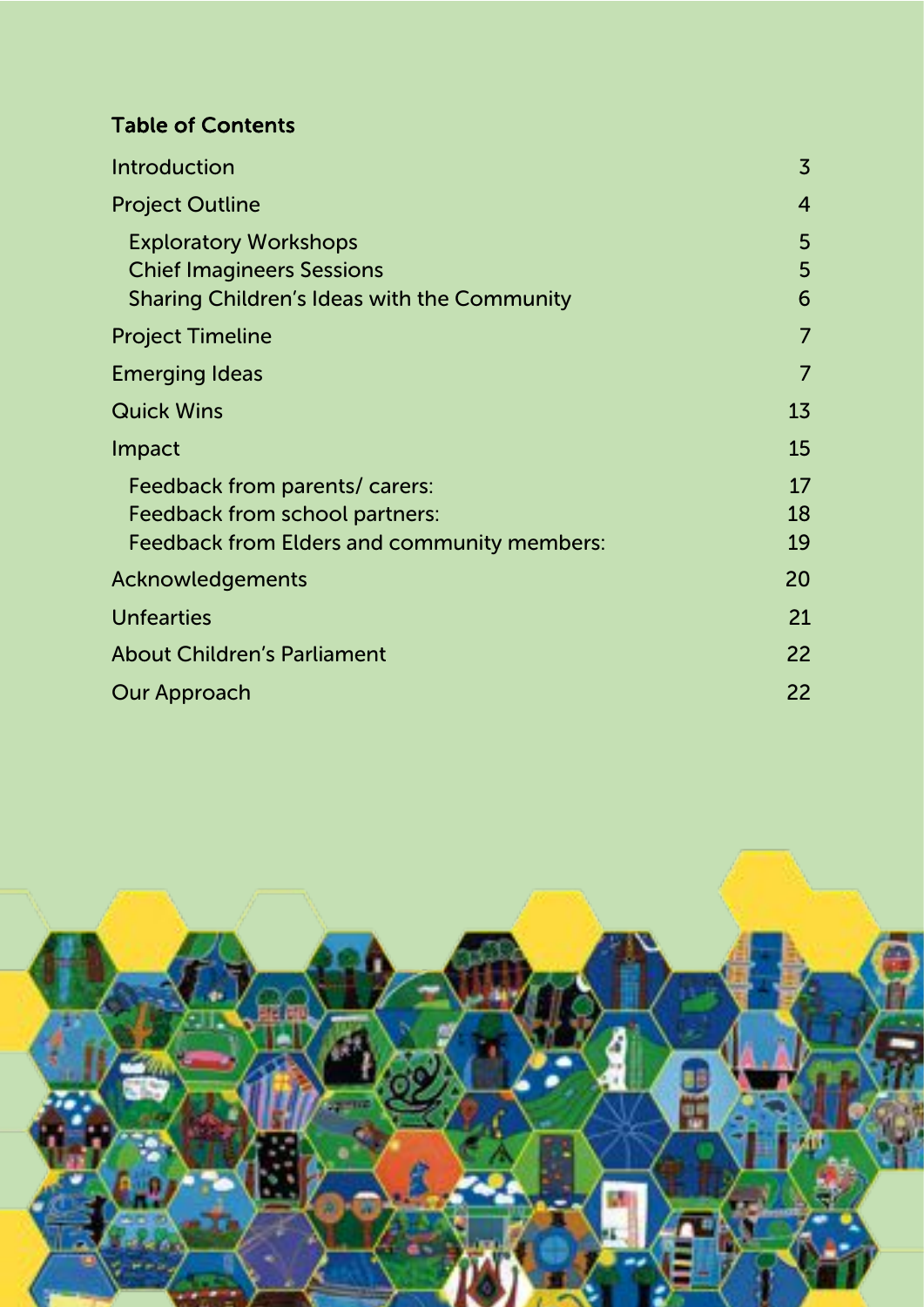### Introduction

Falkland Centre of Stewardship and its stakeholders are currently working on the development of Falkland Estate to ensure its sustainability and to enhance community involvement.

Falkland Estate is a place that Children's Parliament values and loves working in and therefore we were delighted to be asked to support children's participation in the development process.

To inform this process, Children's Parliament worked with children aged between 3 and 12 on the Falkland Imagineers project to capture children's views and ideas on what they and their families value about Falkland Estate and how people of all ages could best enjoy playing and learning on the Estate now and in the future.

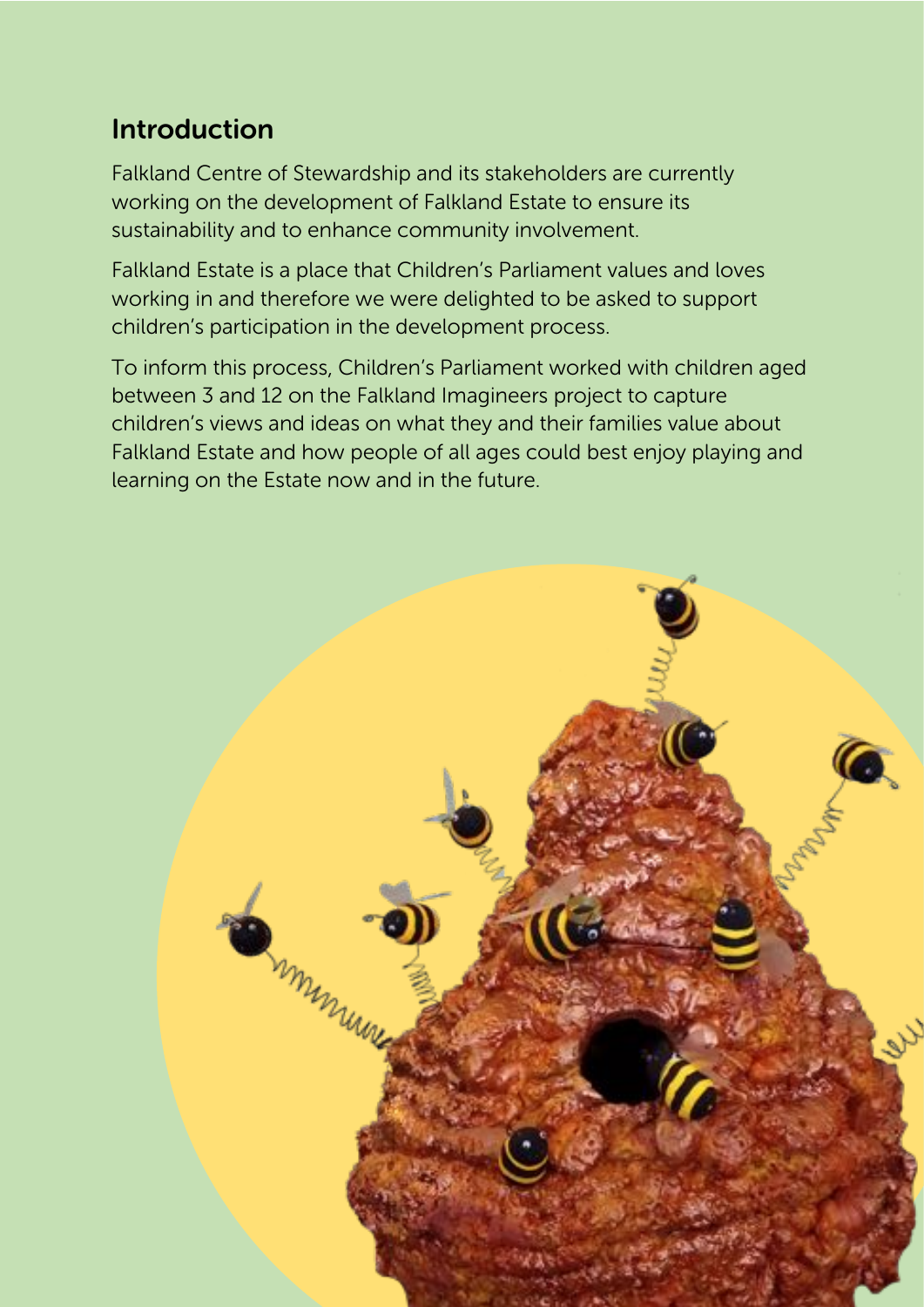### Project Outline

From February to May 2022, Children's Parliament worked directly and indirectly with over 200 children from Falkland Primary School and nursery, Freuchie Primary School and Nursery and Falkland House School on the Falkland Imagineers project.

This work is located in a longer-term conversation around the future direction of Falkland Estate. As with all our work, we used creative, participatory and play-based methods to encourage children to consider what they love about Falkland Estate. We also asked them to think about ideas that would keep what they and others value, and imagine new ideas which could offer fun and interesting experiences for people of all ages.

From the 200 or so children who took part in the process, 17 became our Chief Imagineers. This group met together at the Centre for Stewardship to reflect on all the ideas gathered during the project and use these to create a honeycomb mural that features children's ideas and vision of the future Estate. The Chief Imagineers presented their work and revealed the honeycomb mural at a celebration event at the end of the project to their families, friends and other community members and local stakeholders.

The honeycomb mural is now in place at Falkland Estate, accessible to the public and linked through a QR code to Children's Parliament's website that features an annotated version of the honeycomb alongside information about the project and the children's ideas. The website can be found here: www.childrensparliament.org.uk/falkland-imagineers/

Furthermore, Children's Parliament also produced a portable banner of the honeycomb that will support future discussions around the development of Falkland Estate in schools and community settings.

At the end of the project, the children were invited to reflect upon their experiences and learning. A selection of the children's poems can be found on our website.

Our Chief Imagineers were aged between 9 – 11 and all quotes are attributable to them unless otherwise stated.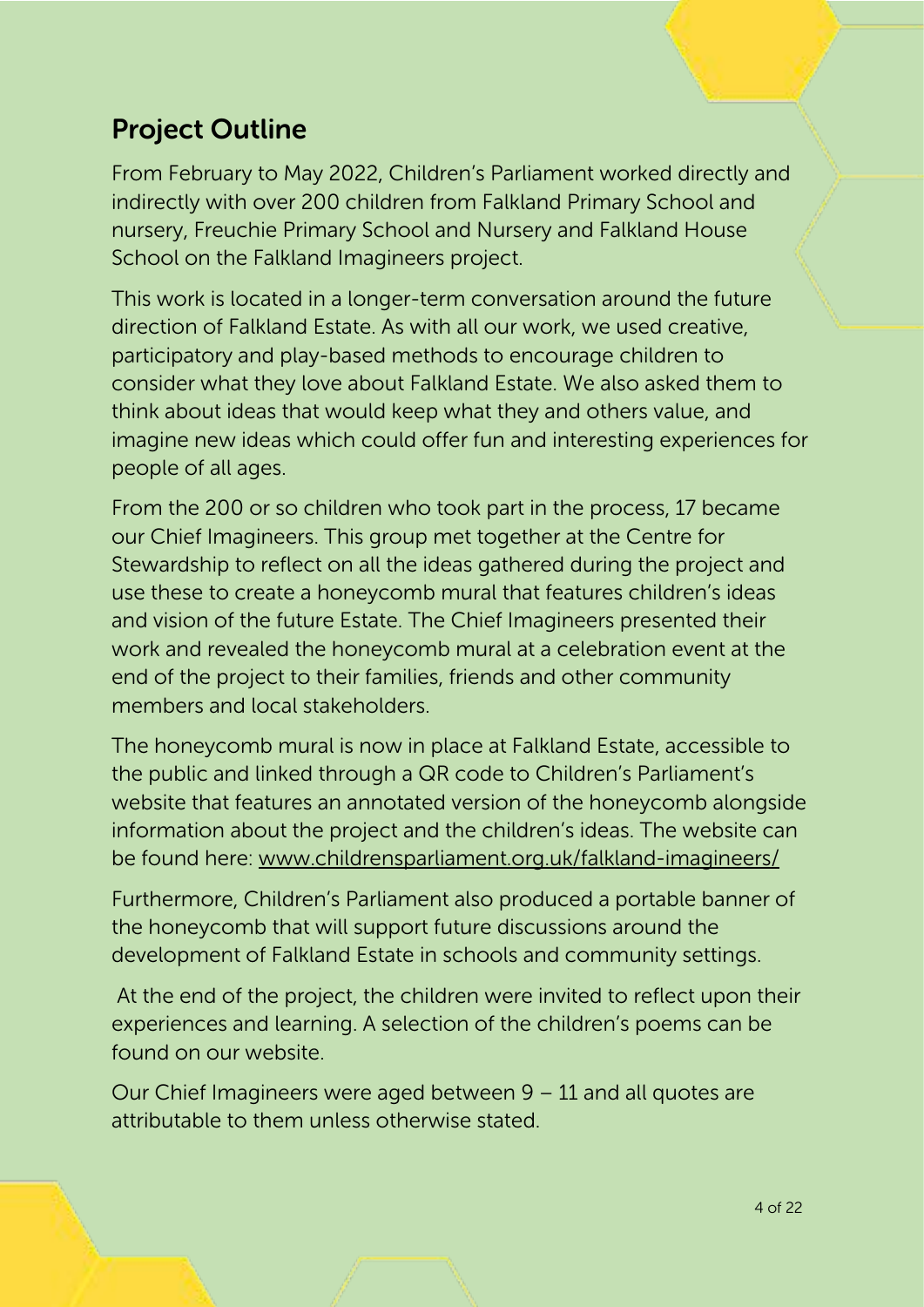

To achieve theses outputs, the Falkland Imagineer project was structured into the following key elements:

#### Exploratory Workshops

To ensure as wide a reach as possible, school children participated in a creative, activitybased workshop designed by Children's Parliament and delivered by school staff. The workshop supported nursery and school staff to gather children's views on what they, their friends, families and neighbours valued about Falkland Estate along with new ideas. As a result, over 200 new ideas were generated – 60 of which were integrated into the



honeycomb mural by the Chief Imagineers. The remaining 140+ ideas can be found at childrensparliament.org.uk/falkland-imagineers and will also soon be accessible through falklandestate.co.uk.

Working in more depth with two P6 classes from Falkland and Freuchie Primary School, the children spent an exploratory day with Falkland Estate Ranger Sam. They listened to stories from Ninian, Chair of Falkland Estate Trust which owns the Estate, and Ninian's sister Elly Stuart. At the end of the day, the children were given a mission. The mission was to interview family and friends to find out their stories about how they use Falkland Estate, what they enjoy and would not want to lose and share any ideas they had to contribute to the ideas bank. This allowed the children access to the views of people in their communities of all ages.

#### Chief Imagineers Sessions

At the midpoint of the programme, 17 children from the three schools became our Chief Imagineers. Five Chief Imagineer sessions provided an opportunity for a smaller team of children to work with peers and, through the lens of children's human rights, to explore children's ideas and vision for the development of the Estate.

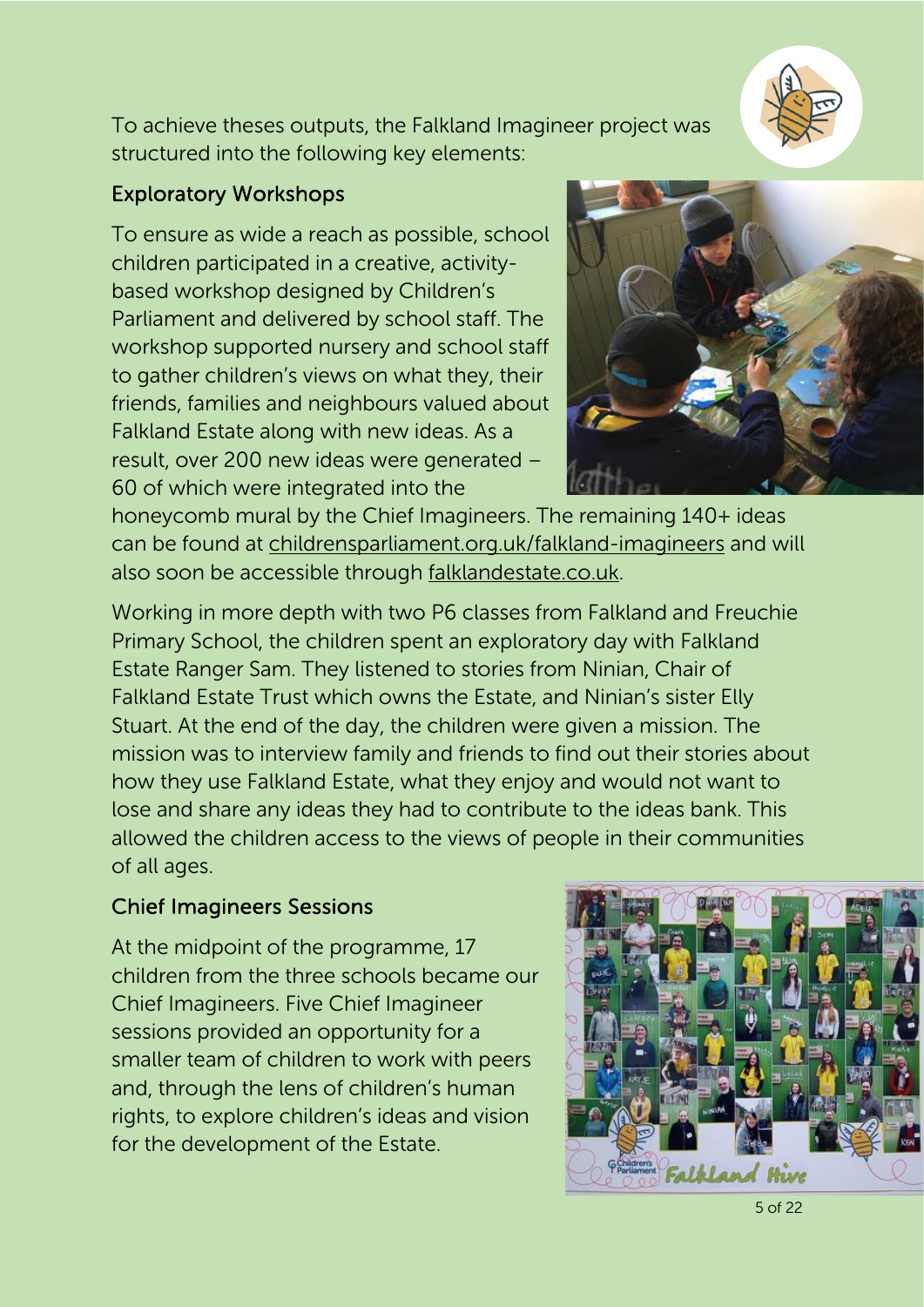

The Imagineers' first job was to consider all ideas gathered from the schools and decide which 60 best reflected the range of ideas and illustrations to be shown on the large wooden honeycomb which was to be sited on the Estate as a visual representation of the children's ideas. It was a challenging task as the children acknowledged the work and thinking that had gone into the illustrations. They took their role seriously and through a sifting process, chose their 60 images which they then transferred onto wooden honeycomb tiles using a process of chalking, tracing and painting to make the images as true to the originals as possible.

#### Sharing Children's Ideas with the **Community**

The Children's Parliament team was supported by class teachers, staff of Falkland Centre for Stewardship and local adults. A number of local adults stepped forward to join 'The Elders' group – adults from the community who supported the children in their presentation to the wider community and who will champion the children's vision and their involvement in the ongoing community conversations.



The children had spent time with the Elders thinking about which of the ideas might be able to become 'Quick Wins' – these were things that Falkland Centre for Stewardship could implement quickly, to demonstrate their thanks to the children for all their hard work alongside

the Centre's commitment to taking the children's ideas seriously.

At the end of the project, the children presented their honeycomb to their families, teachers and community members. The children and Elders together also presented the 'Quick Wins' to the Centre of Stewardship in a specially created beehive.

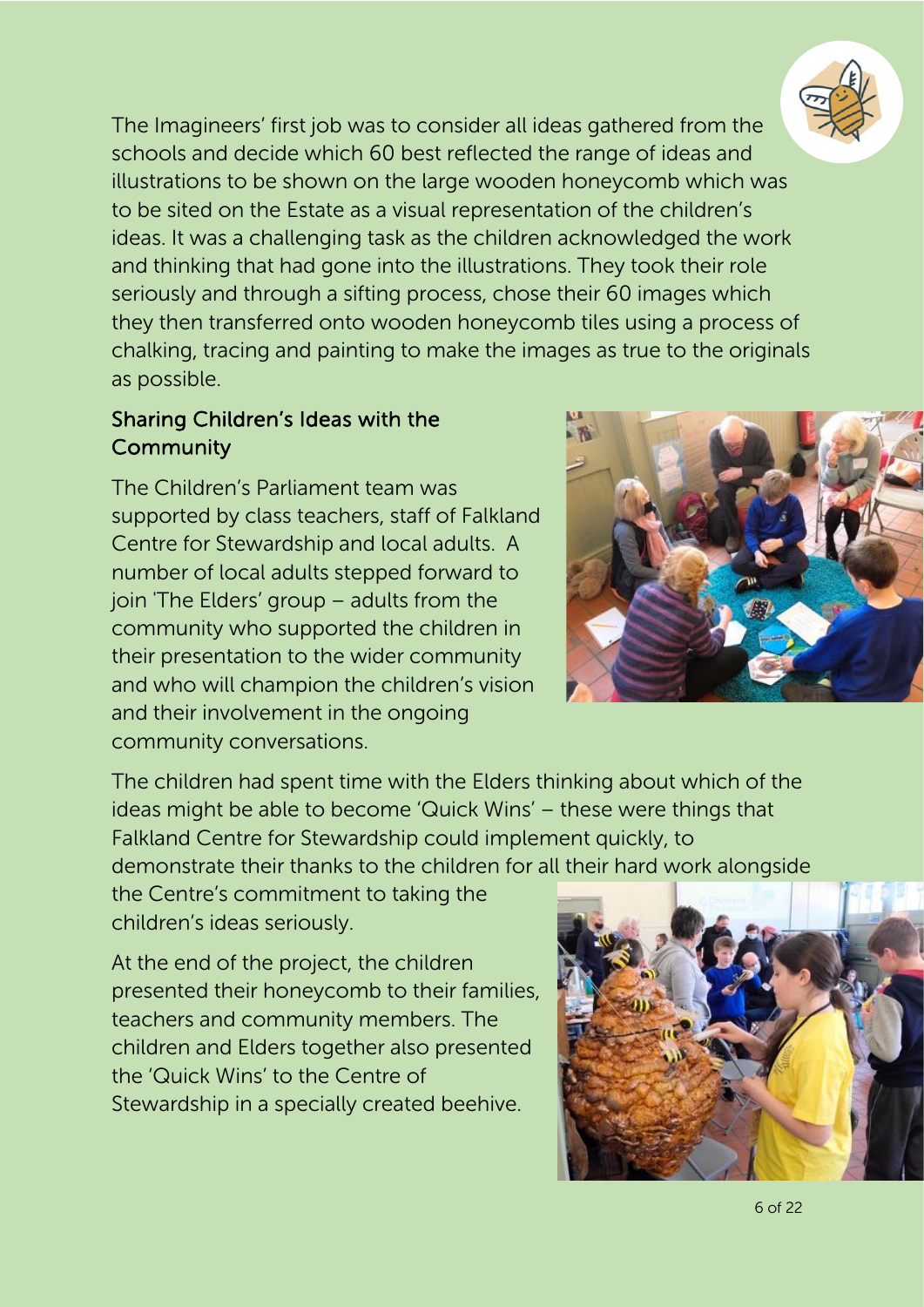#### Project Timeline

March



Falkland Estate for Falkland Primary School



Mission to engage people of different ages and the wider community within the process



Children's Parliament-led exploratory class workshops at<br>Falkland Estate for Falkland Primary School<br>Mission to engage people of different ages and the wider<br>community within the process<br>Children's Parliament-designed expl Children's Parliament-designed exploratory workshops<br>for all children at Falkland and Freuchie Primary School<br>and Nursery and Falkland House School, delivered and<br>supported by school staff to gather a wide range of ideas. for all children at Falkland and Freuchie Primary School and Nursery and Falkland House School, delivered and supported by school staff to gather a wide range of ideas.



5x Children's Parliament-led sessions with a core group of children from each school, called 'Chief Imagineers' at Falkland Estate to decide on the most representative ideas and to work on the honeycomb mural.



Session with community Elders who supported the<br>children in their work and will champion the children's<br>ideas in future discussions around the development of the children in their work and will champion the children's ideas in future discussions around the development of the Estate.

April



Final presentation and celebration event was held on<br>27th April 2022 where the Chief Imagineers presented the<br>boneycomb to their friends, families and the wider 27th April 2022 where the Chief Imagineers presented the honeycomb to their friends, families and the wider community supported by the elders.

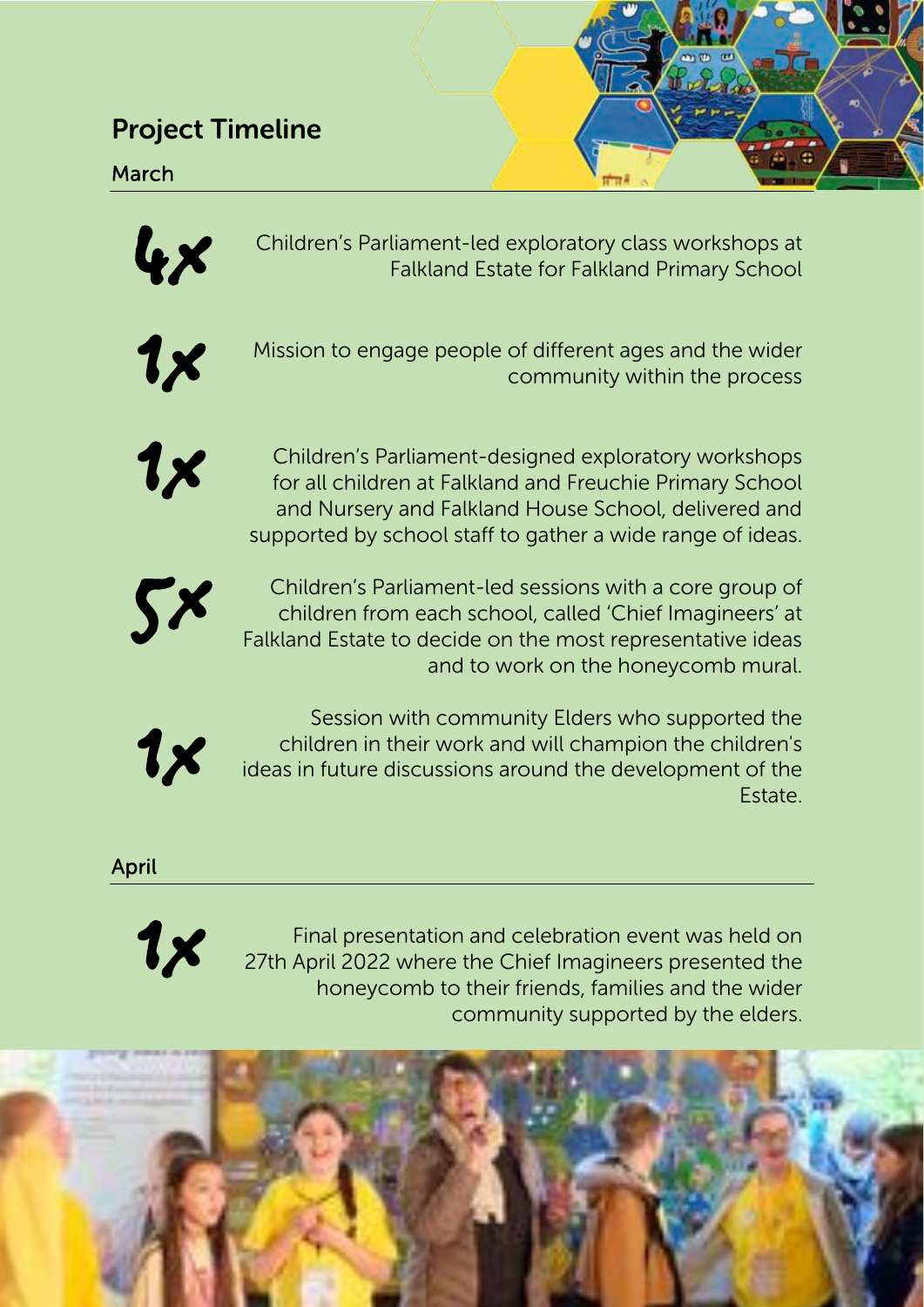### Emerging Ideas

In our exploratory workshops we asked the children what they and their families enjoy and value about Falkland Estate now. Using our "Tree of Life" activity and the feedback that children gathered from their friends and parents after interviewing people of all ages in their community it became clear that most of the children, if not all, have experience of visiting Falkland Estate. The language that they used to describe their experiences reflects a deep love and appreciation for the place based on their family memories and from being in and around natural spaces.

Most describe the feeling of being out and about in nature making them feel "happy" and "safe". When talking about play and having fun they described how for them this had been about walking, cycling, playing tig, walking their dogs with their families or their friends. Fond memories of the café, the people - the hot chocolate was a firm favourite – childhood memories.



*"I feel like the Estate is very peaceful and that you can go to feel like that."*

*"I feel quiet, happy, calm and I just really enjoy being in the Estate"*

*"When I am in the Estate I feel peaceful because I can only hear the sound of nature."*

*"I feel very grateful that I have this amazing Estate near to me."*

*"I like Falkland Estate because it is a great place and great for kids and adults to have fun in, I like to climb trees."*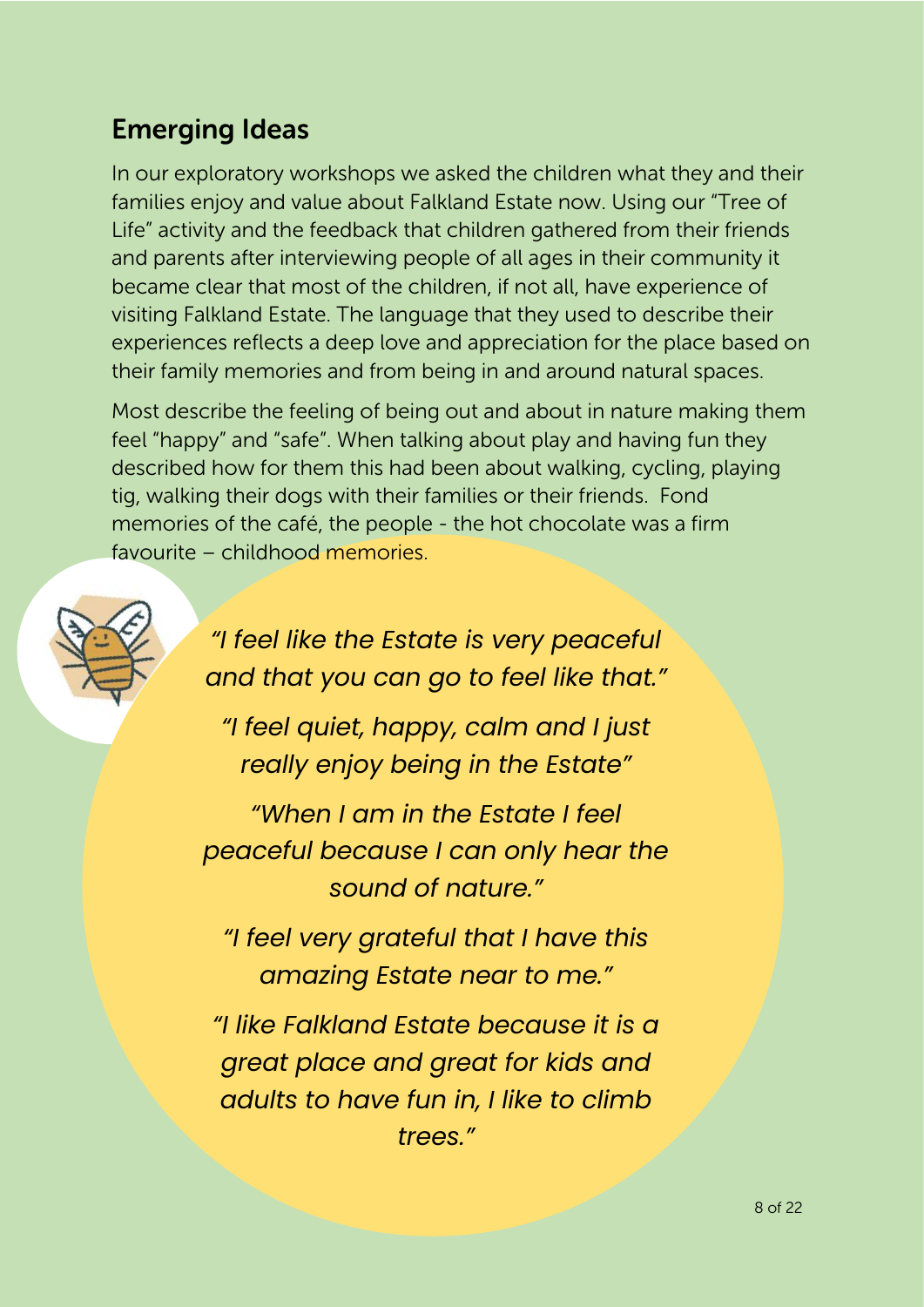*"I value the nature and wildlife".*

*"In the estate, I like to make dens. I read and play with my friends and family."*



*"I come here for outdoor learning and for walks with my mum."*

*"When I am in the Estate, I value the nature and calmness."*

There was a strong consensus among the children that they would like to see Falkland Estate maintained and protected for future generations.

> *"I think it is peaceful and I value how well we have kept the Estate and I think we should keep it this way!"*

Some children also spoke about the impact that climate change is having and raised the importance of planting more trees on the Estate.

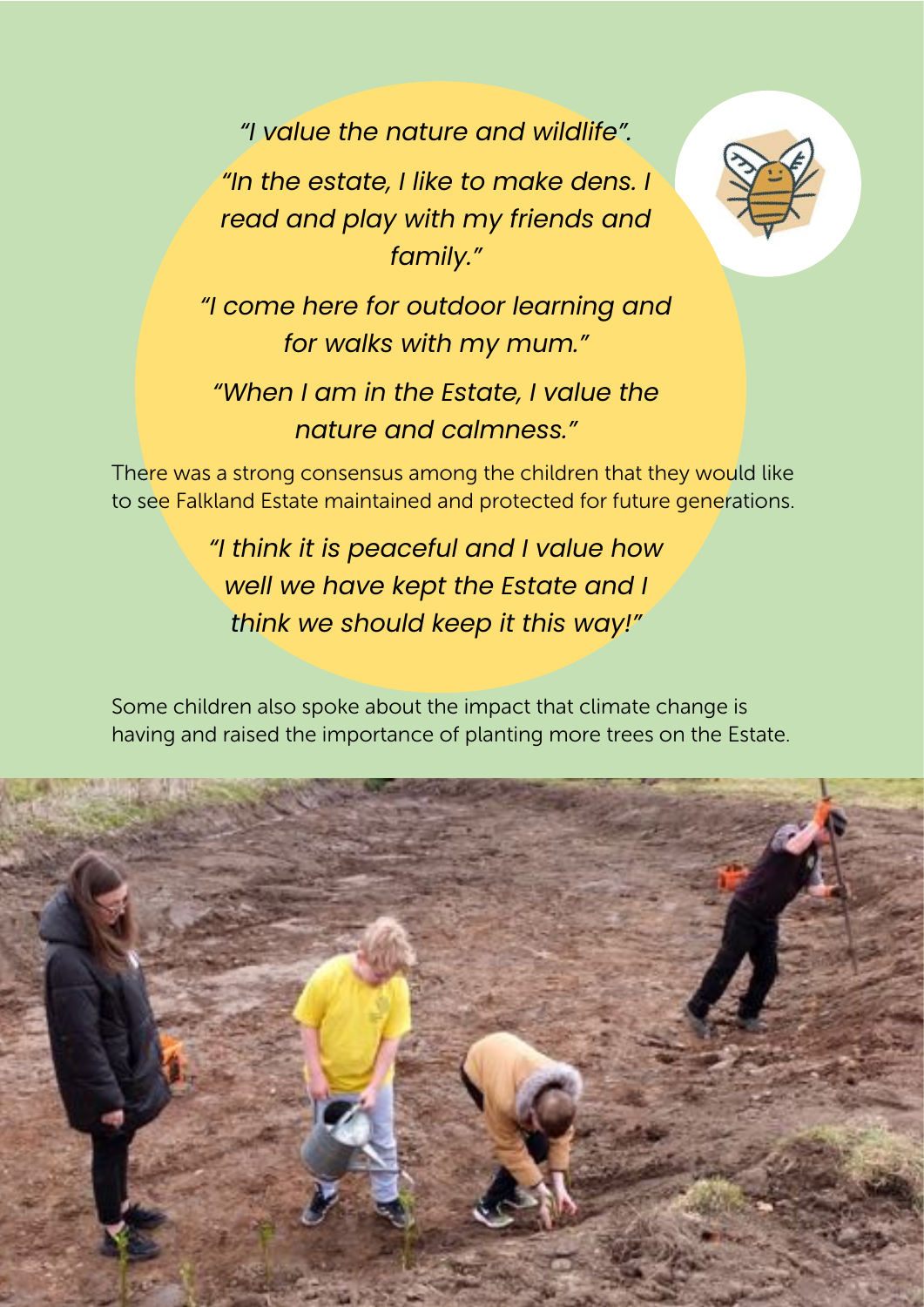Children and their families also thought about what might improve people's experiences of spending time at Falkland.

# *"I feel happy and it is peaceful though it could be improved."*

Some children, especially from Frenchie Primary School, mentioned their dependency on adults to be able to get to the Estate and the lack of public or supported transport. Another barrier highlighted by the children was that paths weren't accessible enough for people in wheelchairs, due to their size or missing ramps.

# *"Some people may not be able to access the paths and outdoors as well as others."*

Also, muddy, blocked or overgrown paths are seen by the children as an obstacle to access the Estate.

# *"Some parts are overgrown, or rough and muddy paths are blocking the way."*

Children were also aware that many more people have been accessing Falkland Estate due to the pandemic and people weren't able to travel far so were making more use of local facilities. As a consequence of increased numbers, the children talked about the increase in cars causing issues due to limited parking available.

# *"The road is often too busy, there are a lot of cars - too many cars."*

Children said that the increased traffic makes them feel less safe. They also raised worries that visitors might care less about the environment they were visiting and that this could be the reason for the increase in littering.

> *"I don't like people littering and disrespecting the nature and forest."*

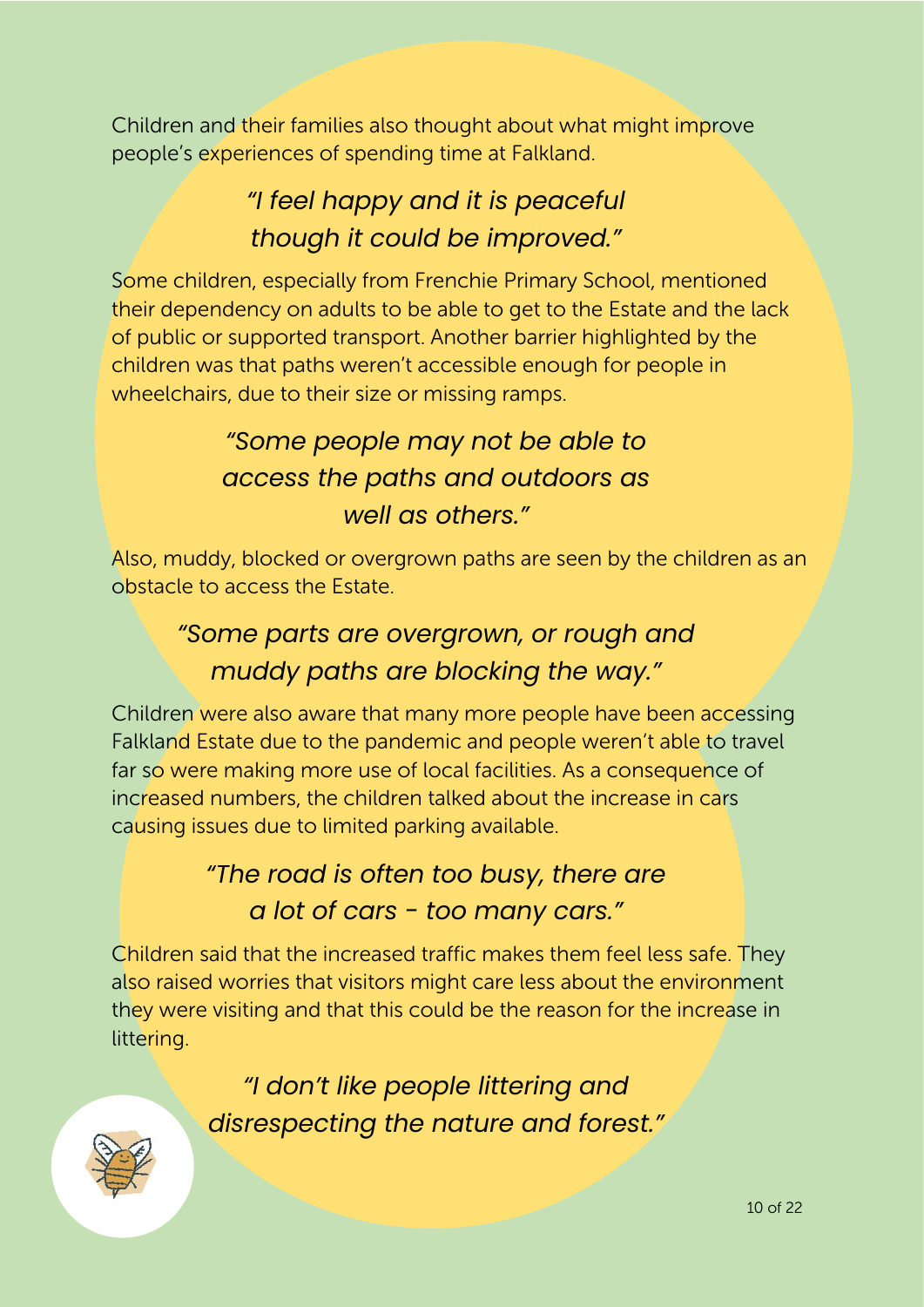Children would like to see more litter bins installed across the Estate, which they see also beneficial to make sure dog owners bin their dog poo more often.

### *"Pick up dog poo!!! Do it!"*



A strong theme throughout our work with the Falkland Imagineers was the desire to create opportunities for more fun and exciting opportunities for children and adults to enjoy Falkland Estate together. The children were keen that these opportunities supported the development of new skills, for example through (outdoor) learning experiences.

*"I think we should add more safe spaces to the estate and more play equipment!"* 

*"I think we should add more family adventures in the Estate."* 

#### *"I think we should make more rope swings."*

Collecting over 200 drawings plus descriptions from the children from the schools involved in the project, children came up with the most amazing ideas. We received many drawings for:

- Fantastic tree houses and zip lines for people of all ages to enjoy
- Setting up a tree house hotel or Airbnb
- Climbing walls
- Trampolines on the ground and in the trees
- Parkour and outdoor gym ideas
- Picnic areas
- Nature trails
- More bike and horse-riding opportunities on the Estate
- A giant slide down Falkland **Hill**
- A community garden and
- A tree top market
- A light festival in the woods
- Different workshop offerings
- Summer schools or camps
- A book swap
- A forest library with swings to relax and read a book
- A hot chocolate / pancake hut up in the forest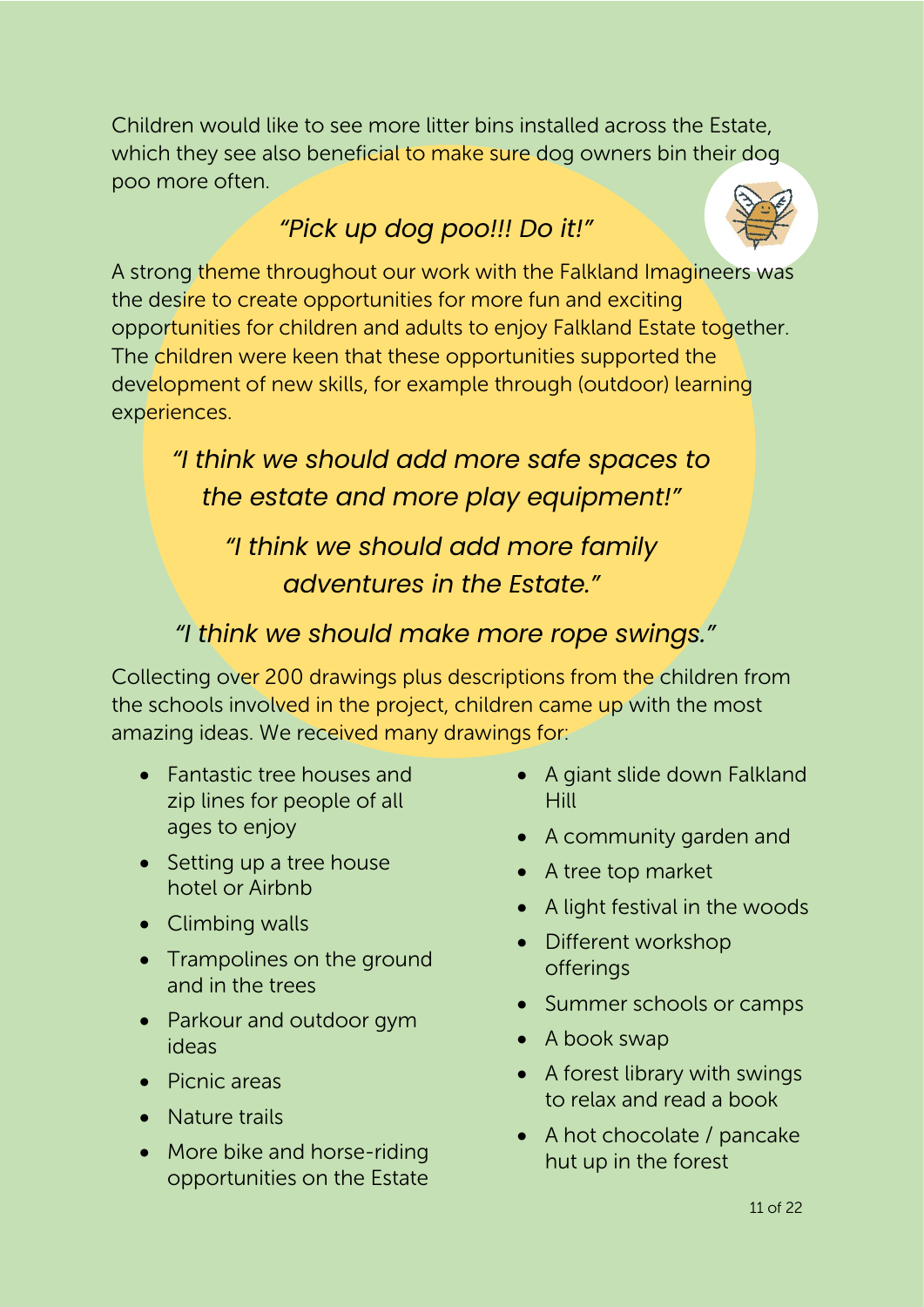Our Chief Imagineers selected the 60 ideas very carefully, focusing on which images, illustrations and ideas best reflected the views of the 200 contributions.

> *"The thing I found the most difficult was trying to narrow down 200 amazing ideas down to 60/50."*

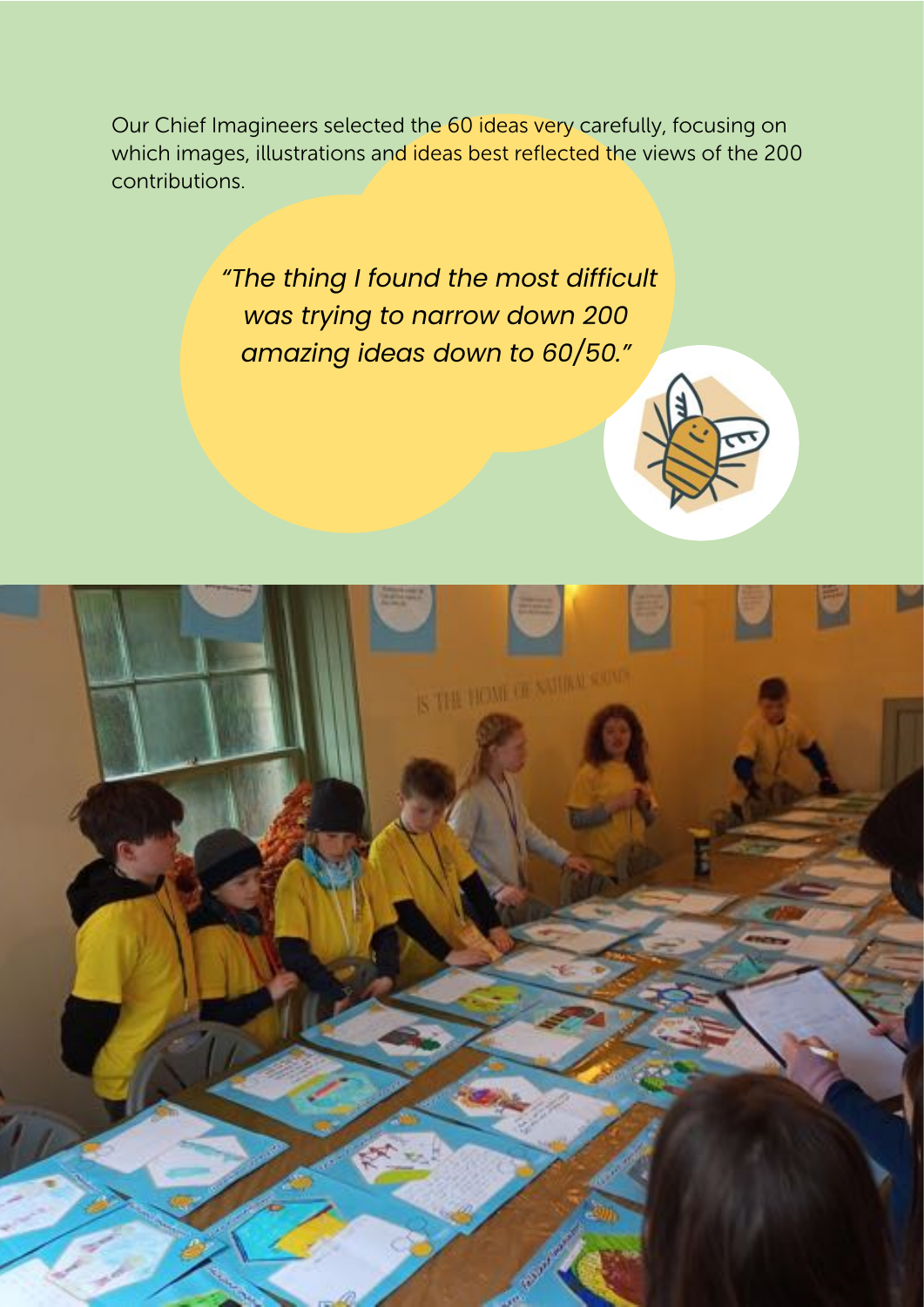### Quick Wins

Children's Parliament often explains our work as 'raising horizons not expectations'. The children were aware that not all of their ideas will be realised. However, with the support of the Elders, the children revised the honeycomb mural ideas and together they came up with a list of approximately 20 'Quick Wins' that Falkland Estate and the Centre for Stewardship might want to consider taking forward.

- Tree carving in the estate and workshops.
- Night walks with light show - with a small charge to finance further projects.
- "Feelings" walkway on bridge.
- Julia Donaldson trail starting with a sculpture of the Gruffalo.
- Zip lines/ Zip Wire from top of Falkland Hill down into the estate. Invite a company who already runs ziplines to meet with us to explore what is possible and where and how a zip line could be built.
- Musical instruments & quitar strings between trees.
- **Community Garden.**
- Obstacle Course.

ì

- Picnic area with BBQ.
- Tree houses to play and stay in.
- Willow walkway and willow spider's web.
- Waterfall with a bridge.
- Beehives.
- Secret Grotto a place accessible for wheelchairs to relax and watch birds.
- More wheelchair-accessible paths.
- Bike shop (for hire).
- Horse/pony trekking.
- More dog waste bins bins in general.
- Improve the parking.
- More community events.
- Tree sculptures / More colourful statues.
- Book swing with book swap shelf.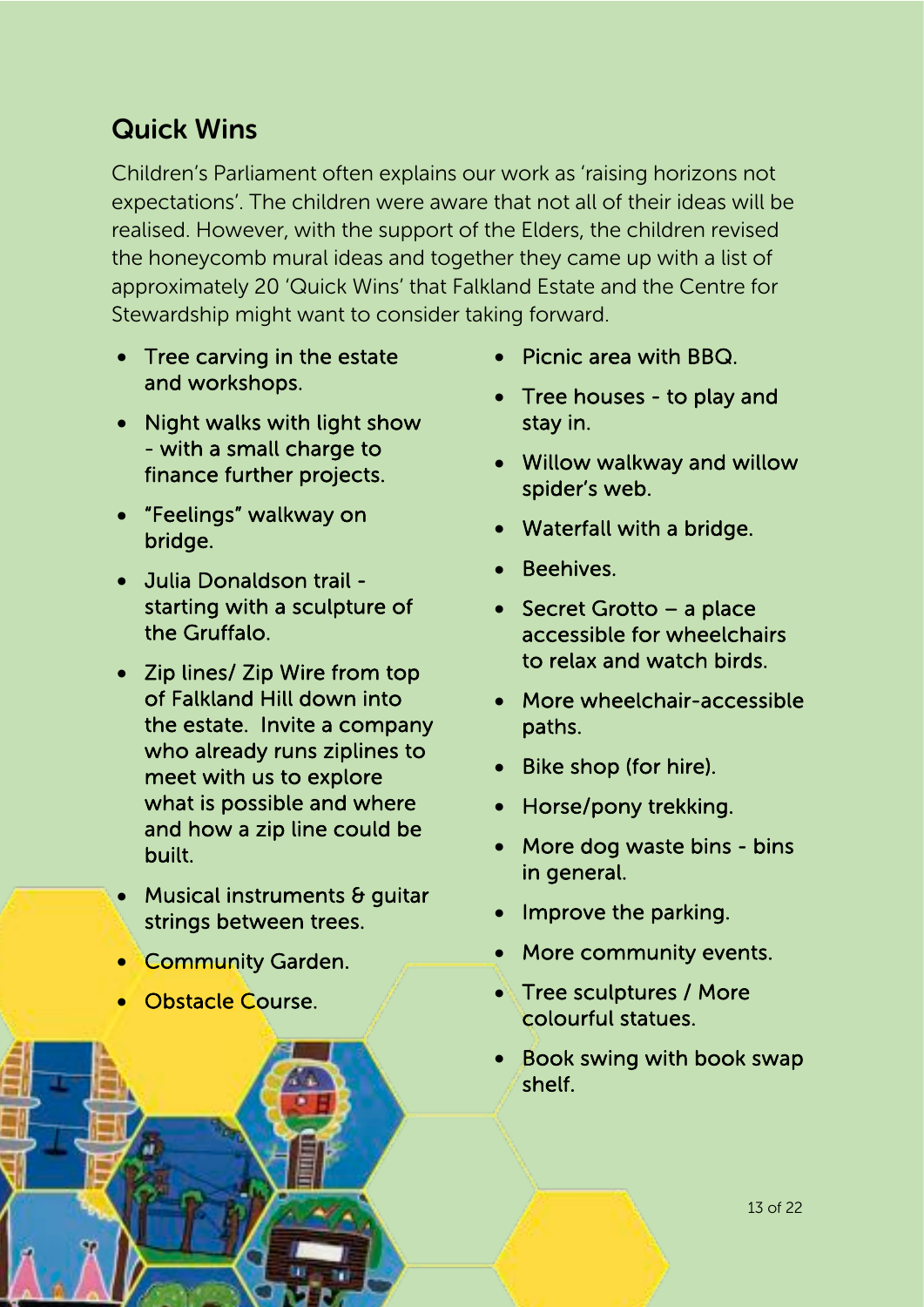Children tell us repeatedly how important it is to get feedback from adults about their contribution and they would like to be kept in the picture about the progress and impact of their work.

> *"I would like to be able to meet up again and see how all of our ideas are coming along."*

> > a di I



14 of 22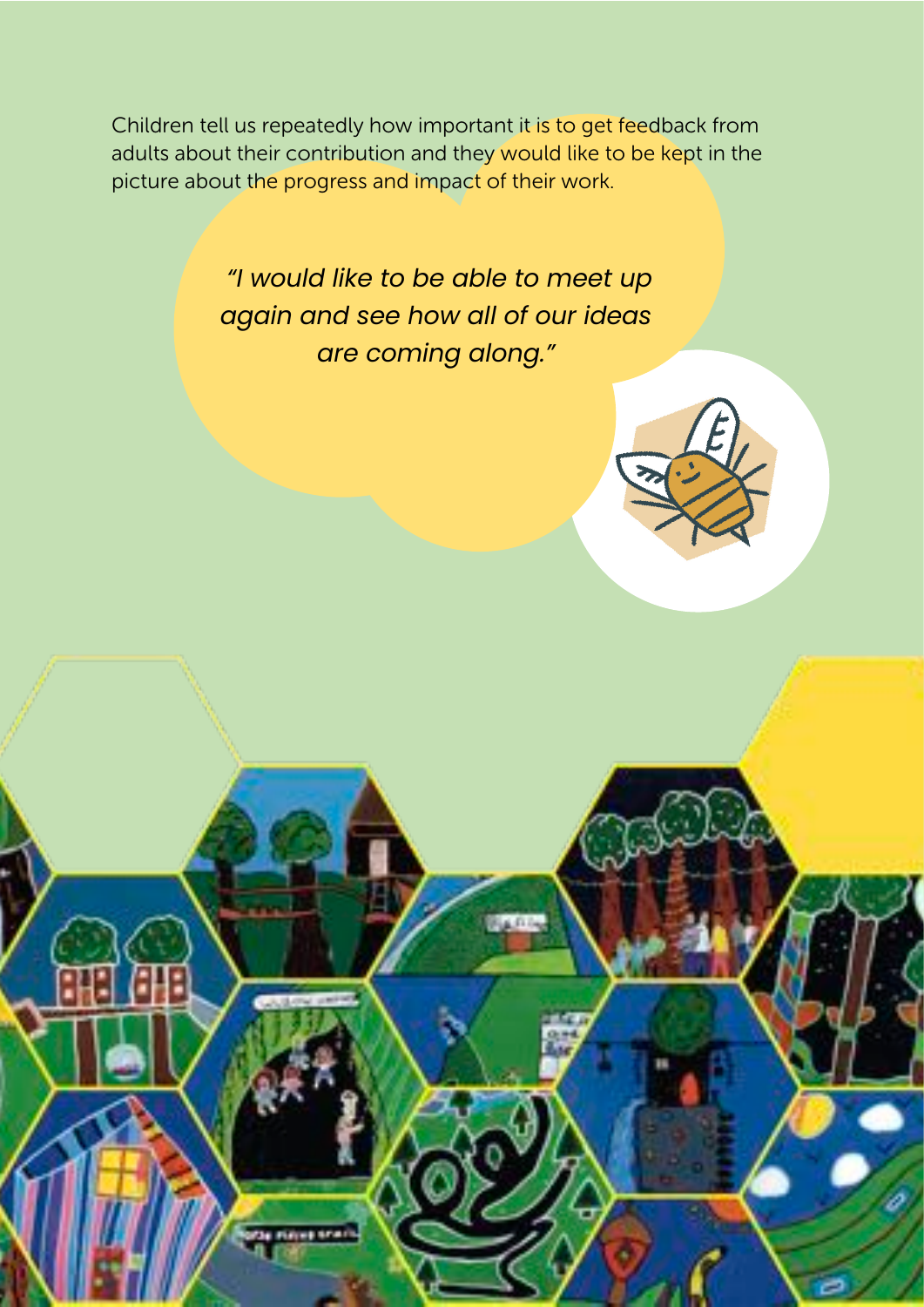### Impact

Reflecting on the feedback that we gathered from children, their parents, carers, our partner schools, Elders and the Centre of Stewardship, the Falkland Imagineers project has had a strong impact on everybody involved.

Over the course of the project more than 200 children from nursery age up to P7 were able to learn about children's human rights and shared their views on what they consider important and value about Falkland Estate and contributed with their ideas to a future innovative and exciting plan. The project also enabled the inclusion of other voices within the community with people of all ages able to share their thoughts and ideas.

The project initiated an intergenerational dialogue between older community members and children about the future of Falkland Estate and put children's vision at the heart of the process.

The outputs produced by the children and Children's Parliament, the honeycomb mural with the linked QR code to our exploratory and interactive website, the portable project banner etc., provide transparency about the process and make the children's ideas accessible to the public. This can support further engagement of the wider community.

The project fostered the willingness for future cooperation between the three schools involved and opened new communication channels between the schools and the Centre for Stewardship. The opportunity and support is there to keep children involved in future projects and discussions and to take some of the quick win ideas further.

*"Pupil Voice will be a focus of our School Improvement Plan next session, using the Children's Parliament resources/website, get the families involved and continue to link with the Estate, Freuchie Primary and Falkland House."*

- Headteacher, Falkland Primary School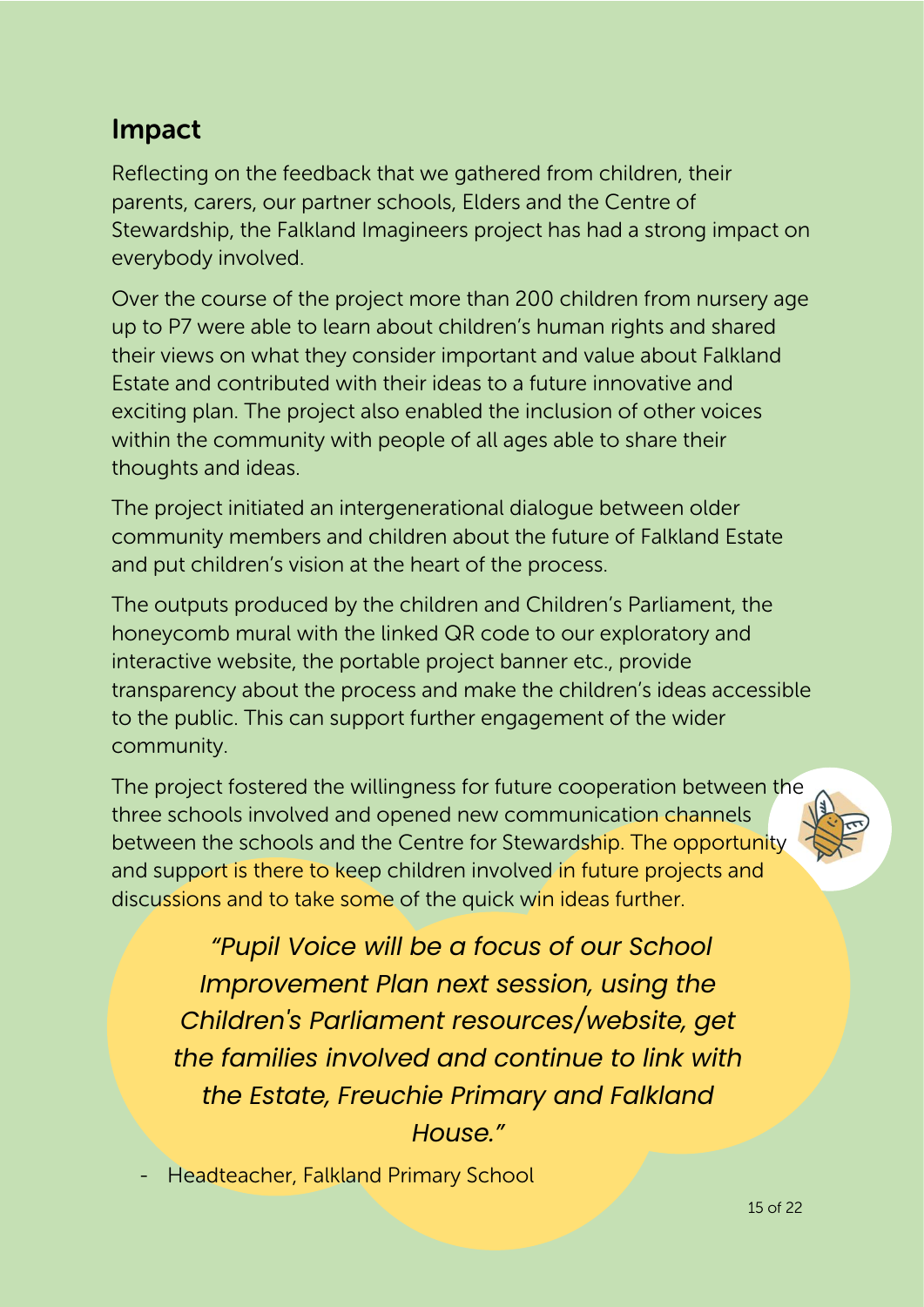An early example of impact, that highlights Falkland Centre for Stewardship's commitment to ensuring this process continues, came at the presentation when Helen Lawrenson, Centre Director, told the children she had listened to what they have said and could confirm that she has already ordered new bins, will ensure more poo bins specifically and will ensure new benches are put in. Helen also announced that in response to the children's request for more art and sculpture and creativity, the Centre has commissioned two artists to create a sculpture trail. She, and the artists, invited the children to participate in the forthcoming workshops. The children were thrilled at this practical manifestation of support for their efforts.

The Falkland Imagineer project also had an incredibly positive impact on participating children. Many of the Chief Imagineers and their parents and carers reported an increase in confidence and the forming of new friendships. Beside the development of creative and teamwork skills, children were able to deepen their understanding of children's human rights through experiencing a children's human rights-based approach and took real ownership of the process, the celebration event and the end product - the honeycomb.

#### Feedback from Chief Imagineers:



*"It helped my confidence and I learned how to trace using chalk."* 

*"I learned a lot of teamwork during this experience and how to make a picture out of chalk, wood and pen."* 

*"I loved it all! All the adults always listened and respected our ideas and gave us very delicious dinner."* 

*"I've made new friends. That makes me happy"*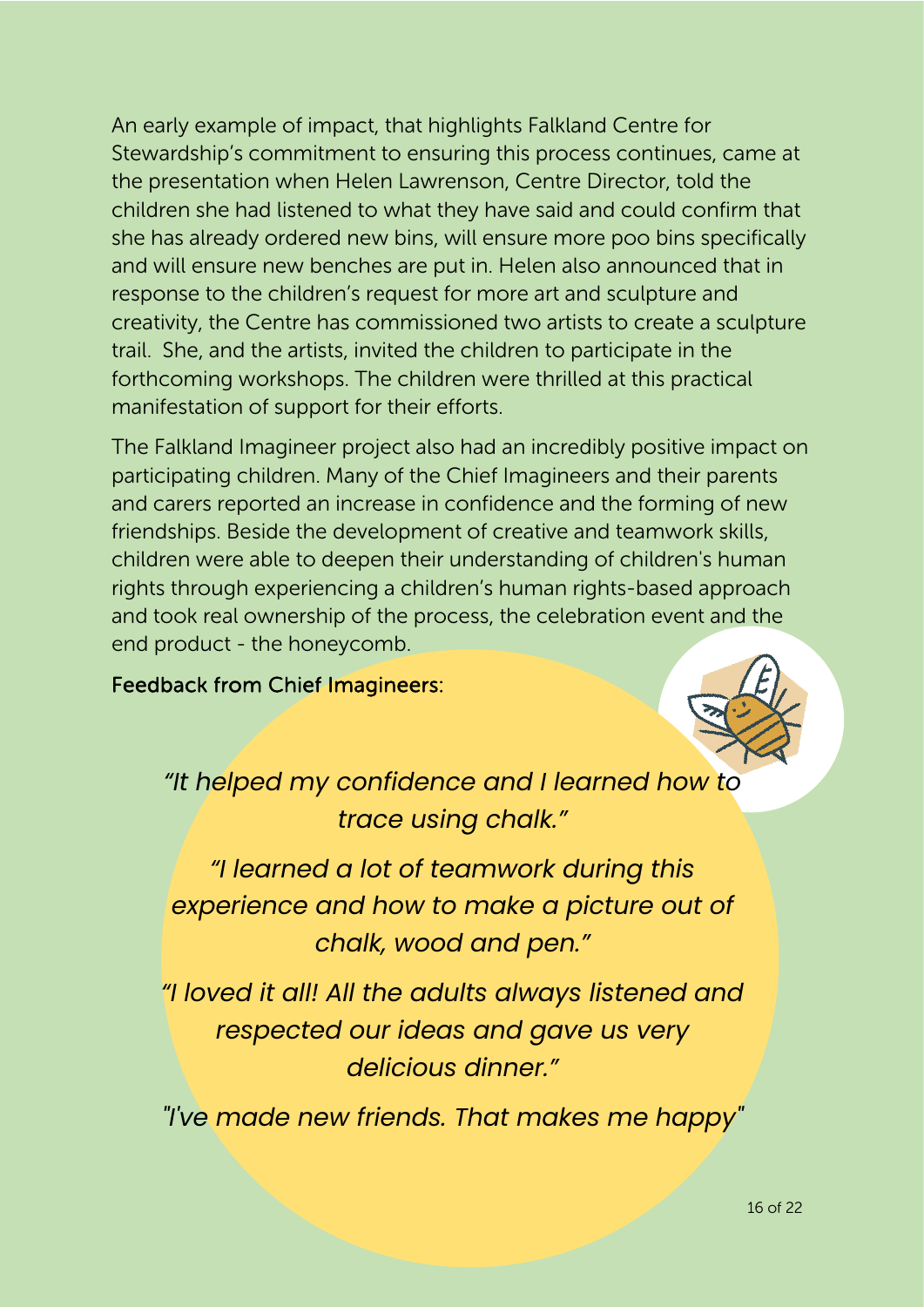

*"I'm proud of what our group achieved."* 

*"I feel proud of what I achieved. I was really scared to do the presentation - but I did it!"* 

*"I am so proud that we were being able to pull off our brilliant presentation in only the time of a day."* 

*"I am most proud of the honeycomb - it looks amazing."* 

*"I've learned to do new things - like painting - I didn't know I could do that!"*

Feedback from parents/ carers:

*"The project had a very positive impact on my daughter. It's a great boost to their confidence to be listened to and heard."* 

*"It has helped her confidence immensely and she has made some great new friends."*

*"There were some wonderful ideas put forward so would be great to see them come to life and for the kids to see through to the end."* 

*"Activities like this should be offered on a regular basis, even if it's a paid-for event! I would like to see the kids' ideas come to life, perhaps they could be involved in group fundraising for some of the larger projects."*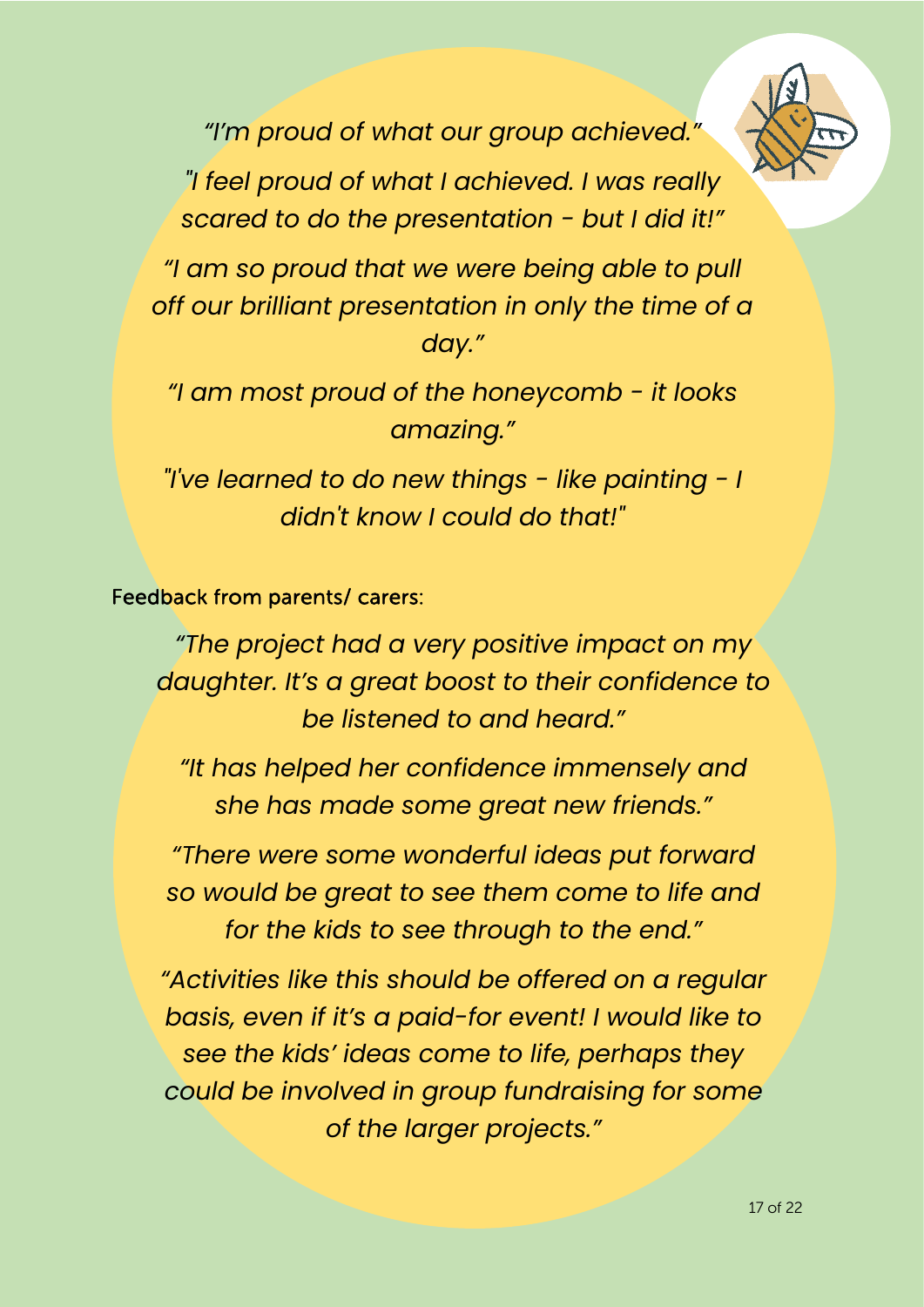

*"Just like to say a huge thank you to all involved. It has done my daughter the world of good and she has loved every minute. She can't wait to do more and get involved with the sculpture trail."* 

*"We're so proud of him!"*

*"She's grown so much in confidence - I can't believe it!"* 

*"My son has really enjoyed the project. Seeing the great work you are doing and how much he is enjoying it compels me to share his joy and share the great work the Children's Parliament is doing."*

*"My son always loved the outdoors, but he has made connection with sustainability and the future."*

#### Feedback from school partners:

*"From first meeting to final presentation the teamwork/communication skills shown and developed were outstanding. The CP staff were excellent as role models and facilitators."* 

*"As a teacher I loved it. To see how much the Chief Imagineers grew was a testament to how exceptional the CP staff are."* 

*"The celebration event was excellent, the children shone and the mutual respect shown*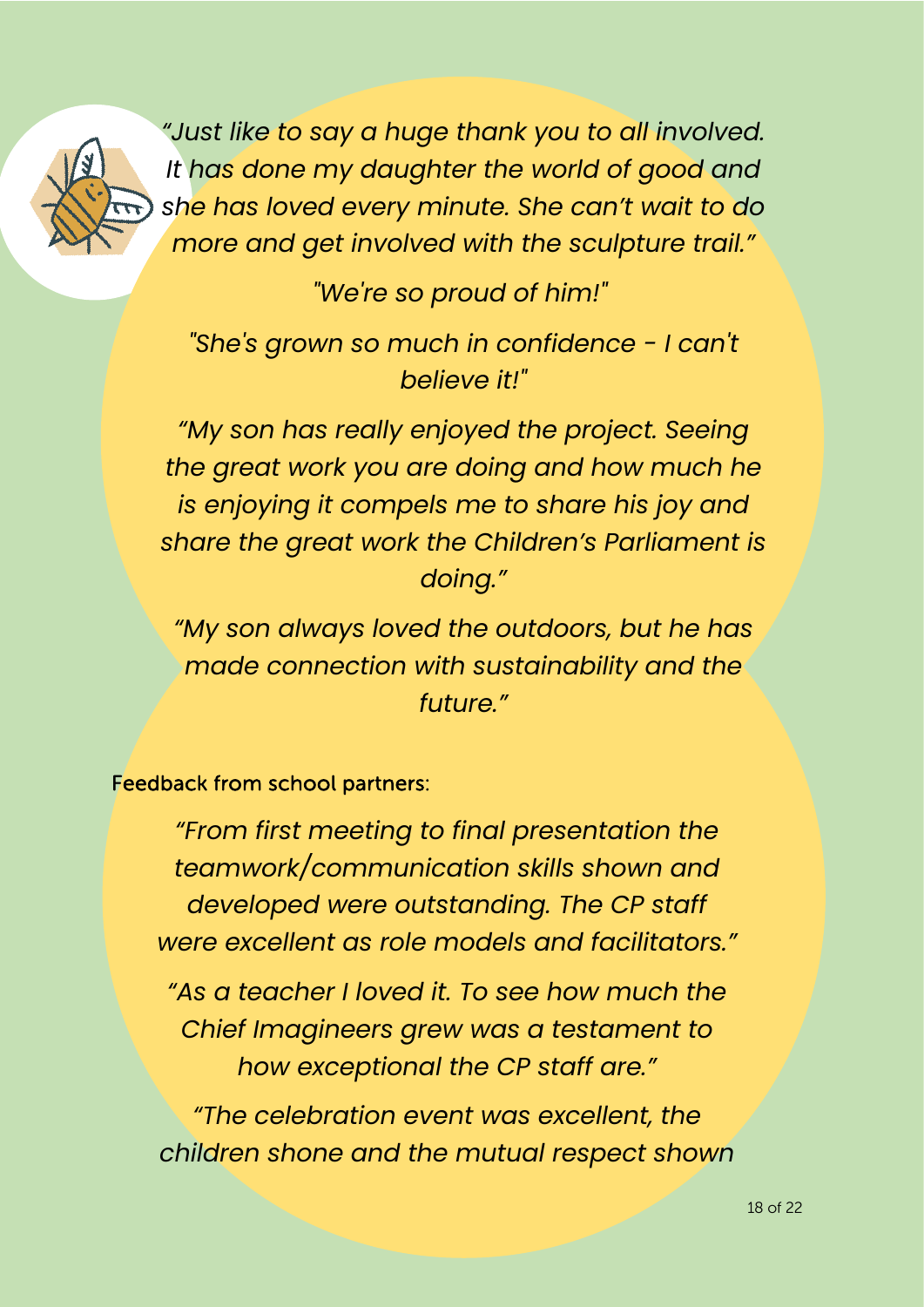*by all of the adults involved towards the children and the children to the adults will have left the kids with lifelong memories of these experiences. Brilliant."*

*"It's wonderful to see our children mixing and being included. We're so proud of them."*

*"He's so shy and hangs back in school. It's great to see him taking a lead in this project he's really coming into himself."*

#### Feedback from Elders and community members:

*"This is just fantastic - we don't listen to children enough and they have so many great ideas. They just need a chance to get them out."*

*"I've loved every minute of being involved in this project. The children are incredible and have so much to contribute to this place. Thank you for allowing me to be part of it."*

*"Children don't usually have a voice. And they should have a voice because they're members of our communities and have an equal right to have a say about where they live and what happens around about them. I'm an Unfeartie and I will use every opportunity to shout about this and encourage others to make sure they create opportunities for children to share their views - we must take them seriously."*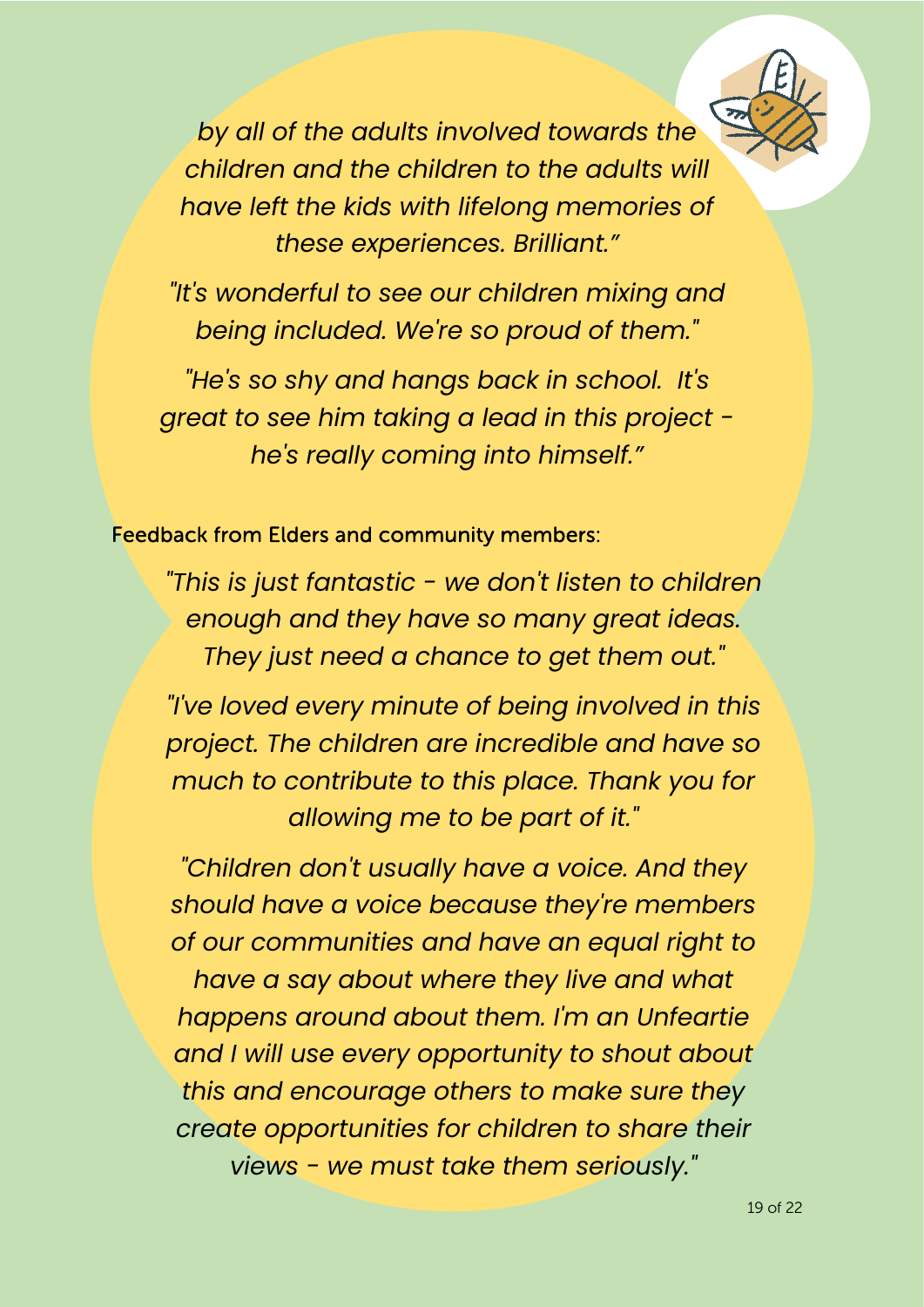The project created a real 'buzz 'about Falkland Estate and with the children's and Elders' handover of the hive with 'Quick Wins' to the Centre of Stewardship, Children's Parliament hopes that this work has the potential to spark a new, long term intergenerational community engagement and development process.

# Acknowledgements

We would like to thank all children involved in the project across the three schools who shared their views, experiences and ideas for this project. We would like to say an extra special thank you to our 17 fabulous Chief Imagineers for demonstrating such kindness, respect, creativity and empathy and teamwork throughout this project. They worked exceptionally hard! It has been such a joy to learn from you and to imagine a vision of the future. Thank you: Archie & Archie, Brooke, Eilidh, George, Isla, Kayson, Keira, Leo, Lily & Lily, Lylah, Matthew, Owen, Phoebe, Ramsay and Seth.

This project would have not been possible without the support of the children's parents/ carers and our colleagues from:

- Falkland Primary School and Nursery (especially Laura Munro, Sarah Spring and Kate Vance)
- Freuchie Primary School and Nursery (particularly Holly Kirkhope, Alistair

Kinnear and Carol Simpson)

• Falkland House School (particularly Kenny Graham, Demi Conroy and Patrick Gannon).

Not to forget our engaged and supportive and 'nothing is a problem' partners at the Centre of Stewardship (our thanks go to Helen, Caroline, Lisa, Adele and Sam) and other committed friends that supported the process. A special thank you goes to Elly Stuart for throwing herself into all aspects of the project, sharing wonderful stories and giving so much of her time and to Ninian Stuart for his support and storytelling and Tara for sharing local knowledge, passion, positivity and general fabulousness. It is a testament to the engagement of the adults that the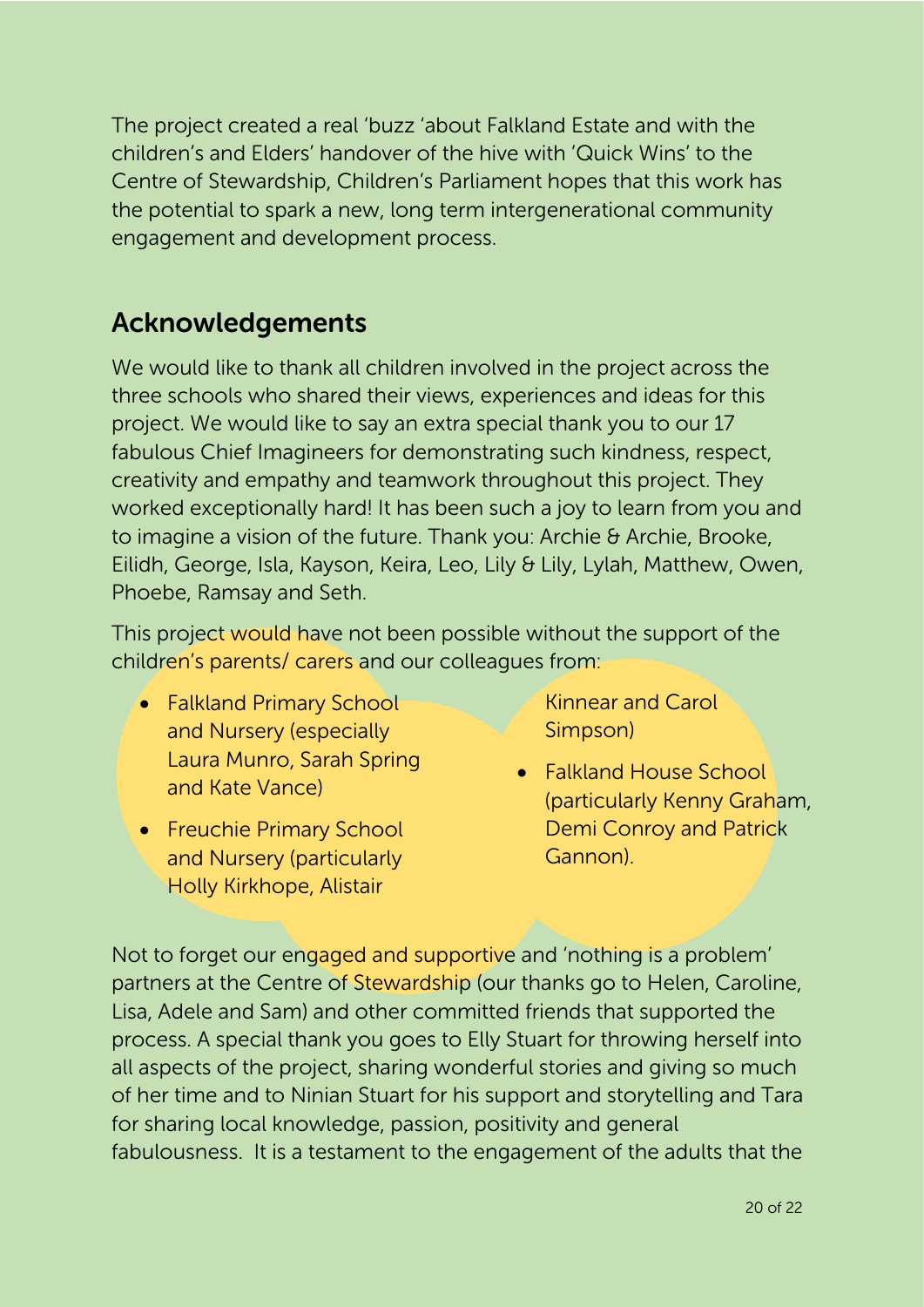children made strong connections with the team too and always asked after any of the adults if they missed a session.

Thank you to Paul Turner, who kindly and unobtrusively captured images of the process and to Mark Duffy who at short notice came along with his drone and shared the footage with excited children and adults. We were delighted to welcome local adults – Elders – and would like to thank them for their interest and commitment; Rod and Gail Crawford, Dave and Maggie McKeen, John Smith, Lars Christiansen, Robbie Nellies, Jimmy and Teresa Kilbane, Dave and Margaret Dryburgh, Tara O'Leary, and David Macdiarmid. Their involvement in the final celebration event was important and demonstrated their commitment to their local children.

Finally, a heartfelt thank you to the Centre of Stewardship and Inspiring Scotland for funding this work.

### Unfearties

Unfearties are individuals who are courageous in discussing children's issues, are making a difference in children's lives, and who are willing to speak up for, and stand alongside, children.

This Children's Parliament initiative has attracted more than 1000 people to join, including doctors, nurses, teachers, parents, carers, civil servants, local authority workers, third sector practitioners, United Nations deputy high commissioners, and even the First Minister of Scotland.

21 of 22

ww.childrensparliament.org

Visit childrensparliament.org.uk/unfearties to find out more and join the brave band of Unfearties